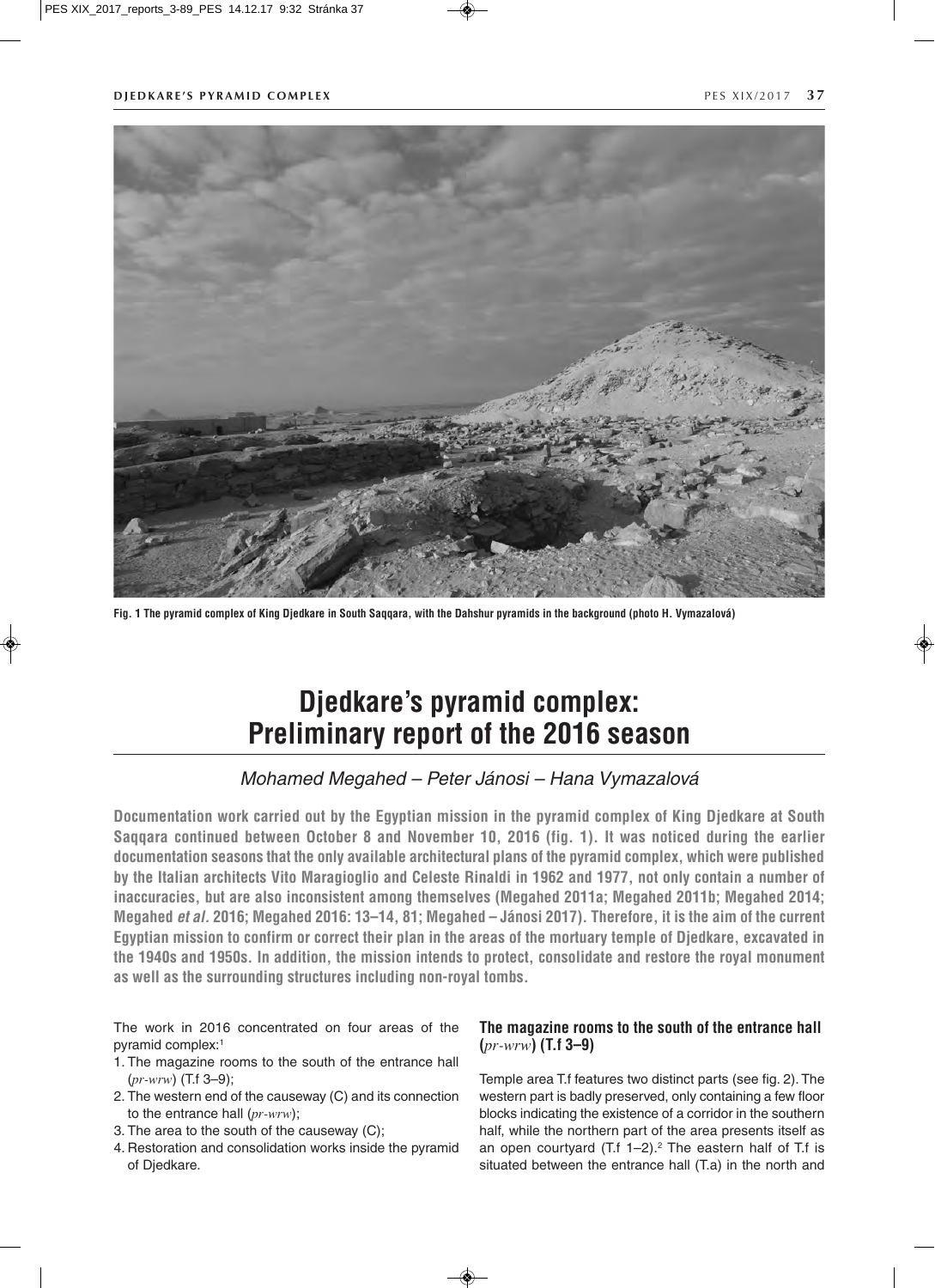the massif (T.i) to the south. It consists of a corridor (T.f 3) running east-west from which six doors opened into six rooms (magazines?) to the north (T.f 4–9). The area was selected with regard to the other parts of the funerary temple, which were documented during the previous seasons, including  $Ta - T.b - T.c - T.d$  and the northwestern part of the open courtyard T.e (Megahed – Jánosi 2017). As in the previous seasons, the aim of the work in 2016 was to fully document this part of the temple and to cover it again for protection. Thus, the site was carefully cleared of the sand and rubble debris, and the large limestone blocks that were lying on the floor of that area were moved aside. A large part of the original limestone pavement survived in good condition. The floor was built of good quality limestone showing the characteristic patchwork pattern already observed in other parts of the pyramid temple (see *e.g.* Megahed 2016: 84–85). Even though no traces of walls remained *in situ*, the surface of the floor featured the smooth and rough parts clearly indicating the outlines of the individual rooms that once existed in this area (figs. 3–4). It is also typical that the floor blocks of the rooms and corridor were generally smaller in size, while larger blocks once supported the side walls.

### **38** PES XIX/2017 **DIEDKARE'S PYRAMID COMPLEX**

The corridor (T.f 3) was 1.6 m wide and the length of the preserved parts reached 14.25 m. Its outlines are fairly well visible, although large areas of its limestone floor blocks, especially in the western part, are missing today. The eastern part is better preserved. Enough remained, however, to show that at its western end a door existed, clearly marked by the traces of a door socket and faint traces of typical scratches of a door wing on the floor's surface (see fig. 4). No masonry between the corridor and the core of the massif (T.i) to the south has survived. The outlines on the floor blocks and the narrow space make it clear, however, that no doors opened to the south and simply a plain wall of about 2 m thickness formed the bonding device between the corridor and the southern massif.

Two of the pavement blocks under the south wall of the corridor bear so-called quarry marks of a cross in a circle written in red paint on their sides (once hidden, now looking south). These marks are known from other royal monuments as well.<sup>3</sup> In addition, an inscription in black paint was added onto one of these blocks, perhaps referring to one of the work gangs (fig. 5a, b).

Several more hieratic inscriptions were recorded on the blocks of the north wall of the southern massif (T.i), which was cleaned to its foundation. The bottom of this massif



◈

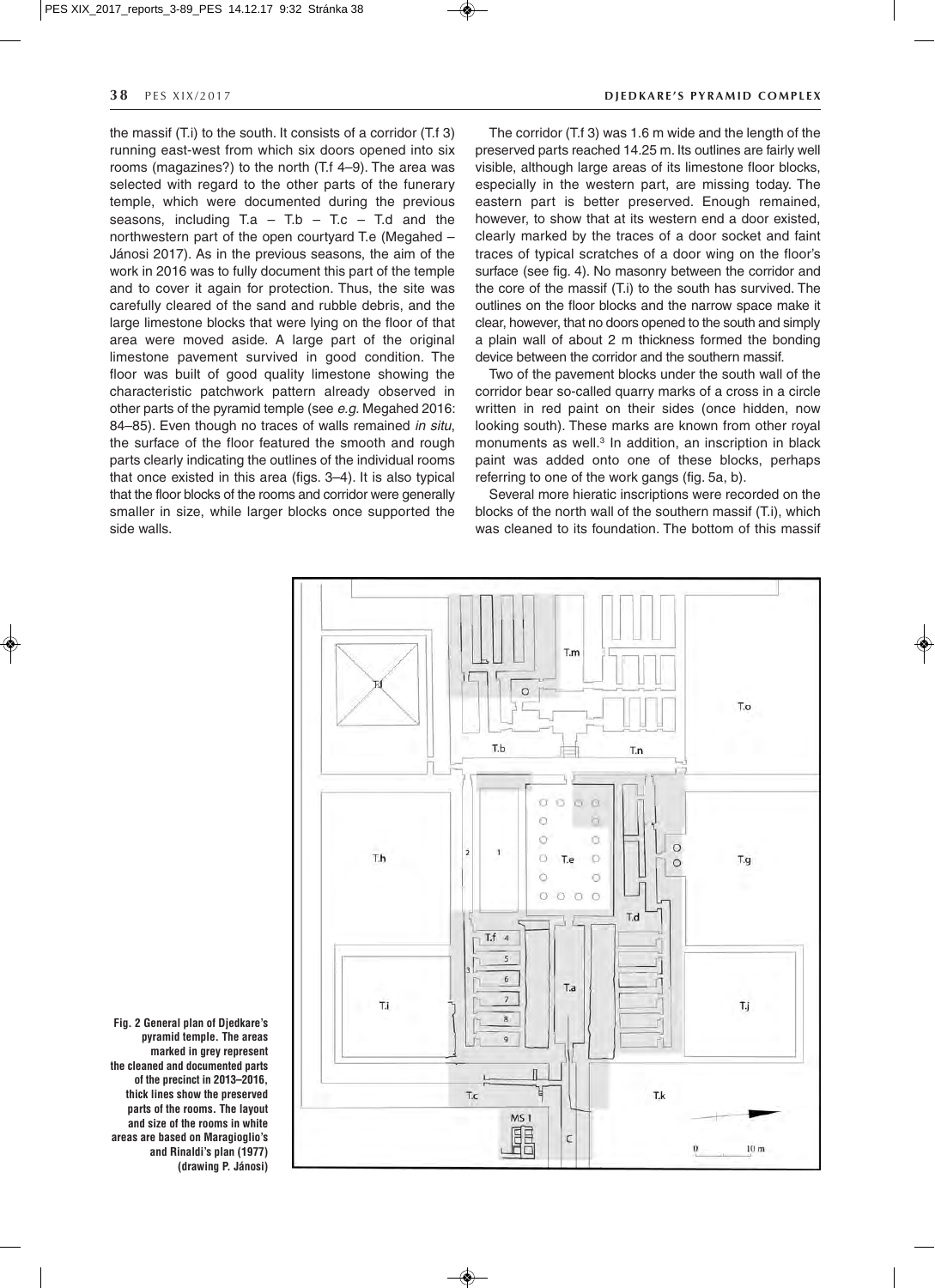

**Fig. 3 Rooms 3–9 of area T.f (view from west to east), showing the preserved parts of the floor, outlines of the storerooms and the corridor situated to the south of the entrance hall (photo P. Jánosi)**

was built of large blocks of grey limestone, on which the same sign repeated several times in red paint (fig. 6a, b). It is clearly a sign of a building, similar to the shape of the Snw-sign (Gardiner 1957: 498, O 51). However, the  $\delta n w$ -sign usually has its side walls oblique and the strokes inside short (Goedicke 1988: 30a; Möller 1909) even though variants with two vertical lines can be found as well (Ransom-Williams 1932: pls. Ij and IIb). With no further context, the interpretation of this hieratic sign is not easy; it might also represent an  $h$ -shrine (Gardiner 1957: 495, O 21) or a pr-nw-chapel (Gardiner 1957: 495, O 20). It perhaps designates the structure itself, but further exploration of the pyramid complex is needed to confirm or correct this hypothesis. Outlines on the pavement, which supported the massif's northeastern corner, showed that the eastern façade of the temple was once adorned with a pair of torus moldings. One was at the southeast corner of the massif, the other marked its northeastern corner, which was hidden behind the temple's façade. A cavetto cornice crowned the top of the cased massif, as is shown by large limestone blocks still lying in this area and displaying these features.

The north wall of the corridor (T.f 3) featured six doors leading to six rooms or magazines (T.f 4–9). Only two of these entrances can be traced on the preserved parts of the pavement today, namely the doors to magazines T.f 4 and T.f 5. The back (north) walls of these rooms were constructed against the southern side of the south wall of the entrance hall  $(pr-wrw, T.a)$ . As in other parts of this area, no walls exist anymore, but the outlines of the missing walls of almost all the rooms are clearly visible on the preserved surface of the floor blocks. None of the storerooms has its outline preserved in full, however, the missing parts of individual rooms can be reconstructed accordingly. The walls between the rooms have more or less the same width of 1.05 m to 1.10 m (corresponding to 2 cubits). Rooms T.f 5–T.f 9 measured 2.50–2.60 m (*ca.* 5 cubits) in width.

It is worth mentioning that the thickness of the walls and the widths of the rooms are comparable to the storerooms located to the north of the  $pr\text{-}wrw$ , which were explored in 2015. In that area, however, only a very small part of the floor blocks survived until today. The floor outlines show that the walls of these rooms did not run entirely straight. As the pavement did not survive in the southern parts of the magazines, it is difficult to determine precisely their original lengths. Based on the preserved northern outlines of T.f 6–T.f 7 and the southern outlines and door sockets of T.f 3 and T.f 5, it can be calculated that the original length of each room was *ca.* 8.75 m (*ca.* 16.5 cubits).

# **The western end of the causeway (C) and its connection to the temple's entrance hall (**pr-wrw**)**

Today the original course of the temple's causeway leading down into the valley can clearly be discerned.<sup>4</sup> Its entire length remains unknown, however, since the position of the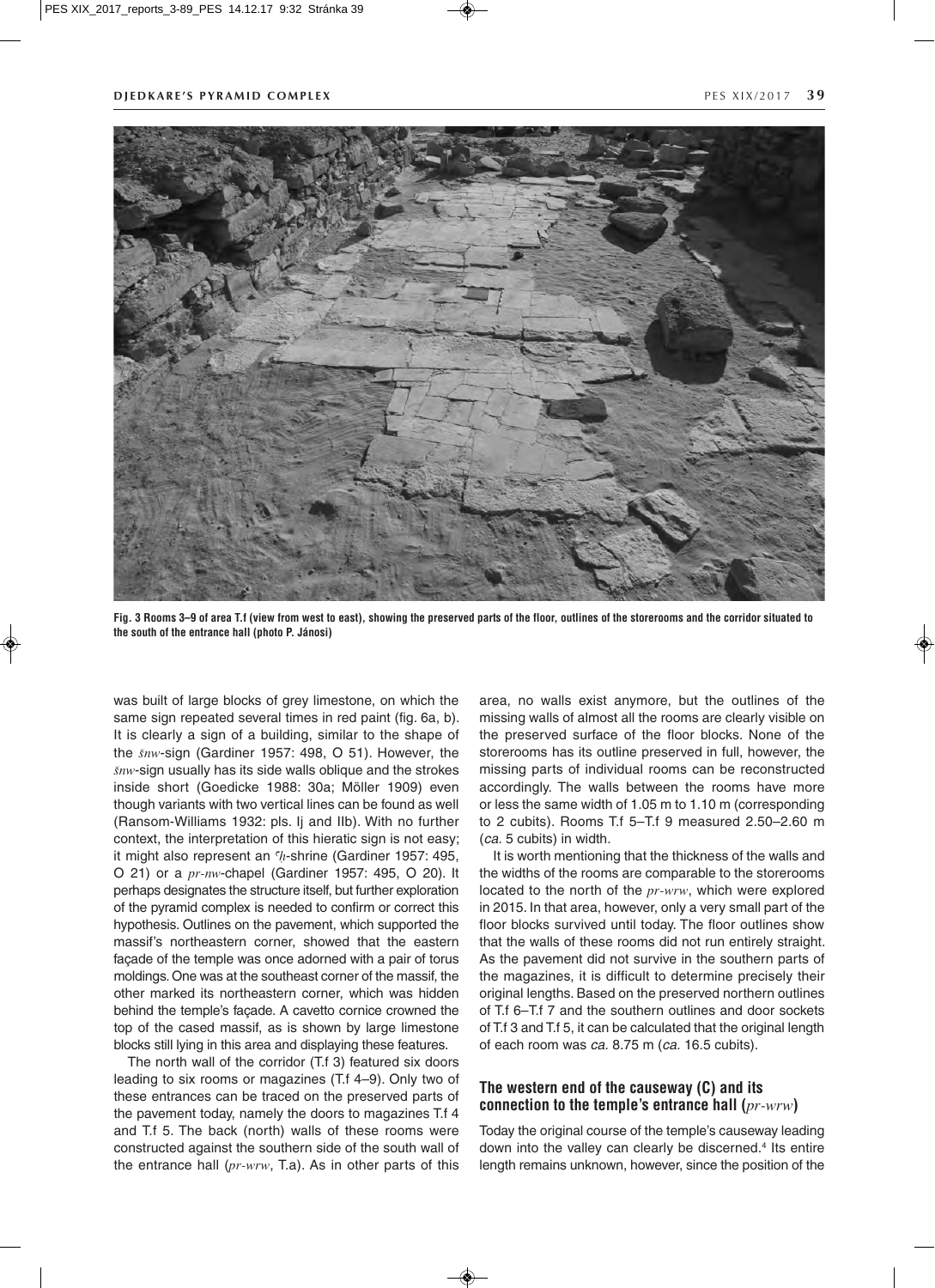$\clubsuit$ 

**40** PES XIX/2017 **DJEDKARE'S PYRAMID COMPLEX** 

 $\bullet$ 



 $\circledast$ 

**Fig. 4 Archaeological plan of rooms 3–9 of area T.f (drawing P. Jánosi, H. Vymazalová)**

 $\circledast$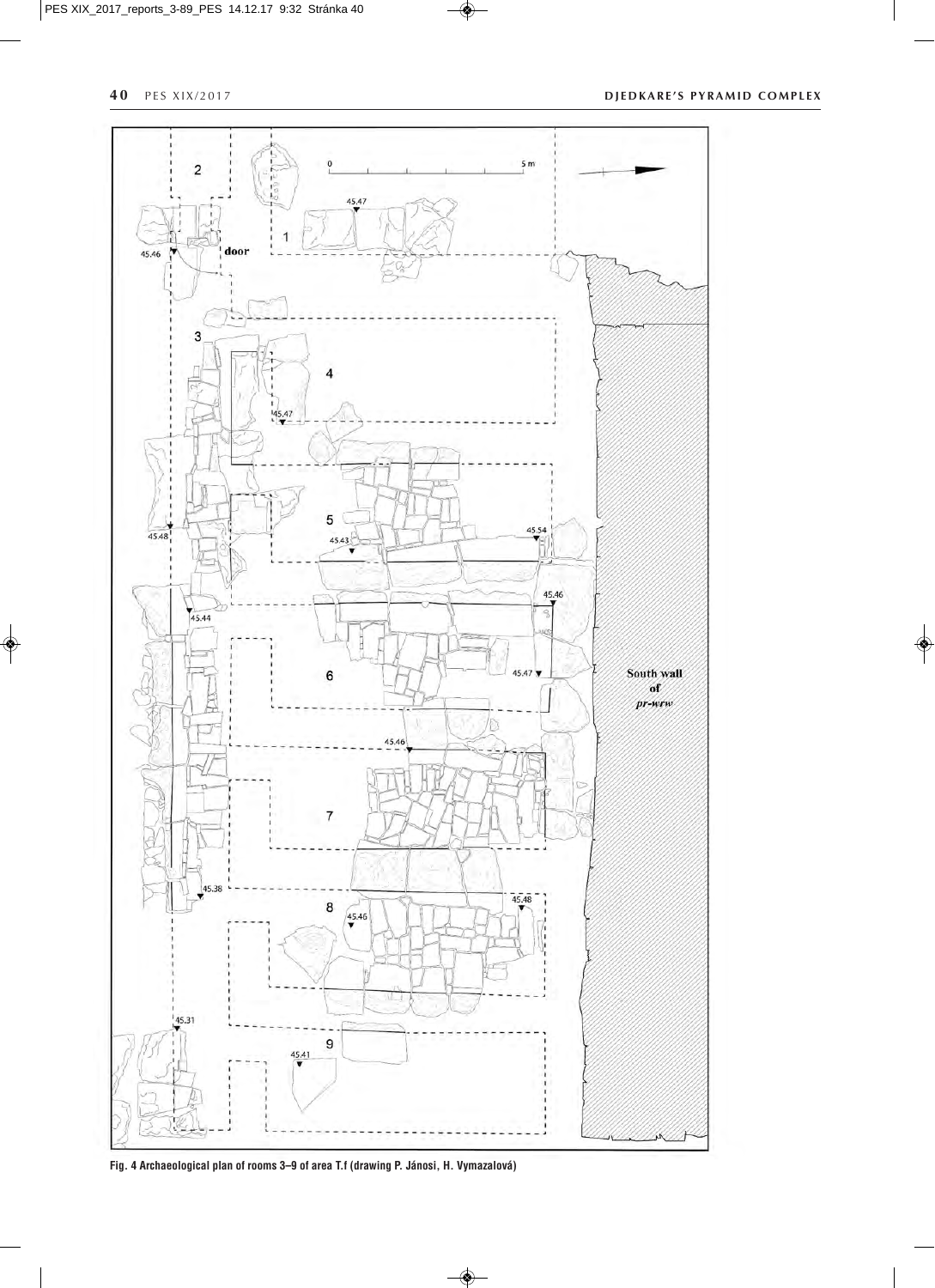

**Fig. 5a, b Hieratic inscription on a pavement block of corridor T.f 3 (photo and drawing H. Vymazalová)**



valley temple – which is lost under the modern houses of Saqqara – is also unknown.<sup>5</sup> In 2016 season an area of *ca.* 13  $\times$  8 m in front of the entrance into the *pr-wrw* was cleared in order to document the remaining parts of the western end of the causeway (C) and its connection to the temple. Part of the causeway's southern side is still quite well preserved and visible (fig. 7). Only five large limestone blocks remained on its north side, which once belonged to the foundation of the causeway's north wall. From the actual pathway, only three blocks of white limestone remained, which sit on small coarse limestone blocks of different quality. The width of the pathway did not exceed 2.6 m (5 cubits) and the causeway walls were *ca.* 2.4 m thick, but no masonry remained and these measurements are only inferred from the sizes of and the traces on the existing foundation blocks.<sup>6</sup> Unfortunately, also no blocks





**Fig. 6a, b Hieratic sign repeated twice on one of the blocks** *in situ* **in the north wall of the so-called southern massif (photo and drawing H. Vymazalová)**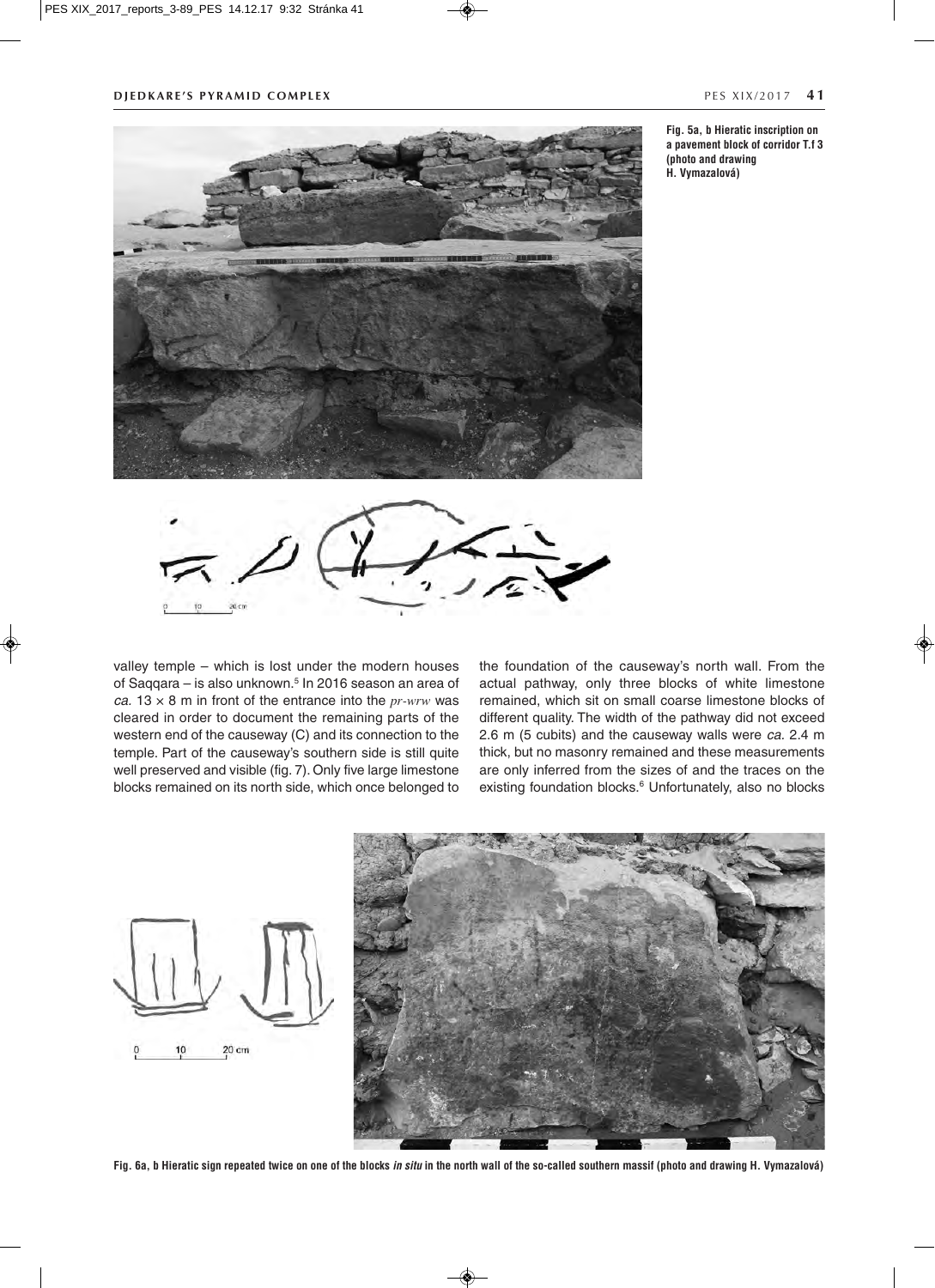with architectural features could be found, which would help to reconstruct the original form of the causeway's architecture.7 Contrary to Nyuserre's causeway (Borchardt 1907: 45), where basalt blocks formed the dado of the inner walls, not a single fragment of this kind of stone has come up thus far, and it must be concluded that Djedkare's causeway was entirely built of white limestone as Sahure's causeway (Borchardt 1910: 39). The total height of the passage remains unknown.<sup>8</sup> However, the causeway was once certainly covered and had a ceiling decorated with stars. Some blocks decorated with the typical star pattern were found during the clearance of that area. The inner side walls were vertical and certainly decorated with fine raised relief. A fragment showing female personifications of funerary domains or offering bearers, which might have originated from the causeway's south wall, was retrieved from the pit in the entrance into the  $pr\text{-}wrw$  (DJ 216).

By cleaning down to the causeway's foundation, we revealed part of a well-preserved water drain, which consists of oblong quartzite blocks of differing lengths.9 The entire length excavated in the causeway is 6.5 m. The orientation of the drain does not strictly follow the east-west alignment of the causeway, but angles slightly from southwest to northeast. At a certain point to the east, the drain shows a marked bend to the northeast and runs for another 4 m. No further blocks were found there, but it seems likely that the end of this drain was constructed similarly to the water conduit found at the western end of Nyuserre's causeway, where the drain ends above a huge sandstone basin to collect the liquid.<sup>10</sup> The drain channel

is not evenly cut out of the hard stone and shows a puzzling variation of depth from very shallow at 3 cm to as deep as 8 cm. The broadest section varies between 10 to 16 cm. Crude limestone blocks forming part of the foundation covered these drain blocks. The joints and gaps between the quartzite blocks were patched with thick white plaster, some of it covering even the inside of the drain. The cutting, setting, and bonding of these blocks are rather carelessly executed<sup>11</sup> and one wonders for how long this drain functioned after the temple was finished.<sup>12</sup>

Further to the west, following the path into the temple, the drain disappears under the floor blocks of the causeway. After a distance of 6 m, it reappears again in a huge hole, which was obviously dug by stone robbers in the entrance of the  $pr\text{-}wrw$ . On the other side of this hole, a further drain block is present, clearly indicating the course of the drain ran through the entire length of the pr-wrw. It might be supposed that, as in the temple of Nyuserre, the drain ran straight to the centre of the columned courtyard, where a basin set in the pavement collected the rainwater (Borchardt 1907: 61). Thus far, no traces of this drainage system have been uncovered in the pr-wrw or in the courtyard.

# **The area to the south of the causeway: a private necropolis of the late Old Kingdom**

The area located to the south of the causeway and immediately adjoining the temple's eastern façade is one of the most intriguing parts of Djedkare's pyramid complex.



**Fig. 7 The western part of the causeway with partly preserved pavement and foundation blocks, showing the remains of a drain (photo P. Jánosi)**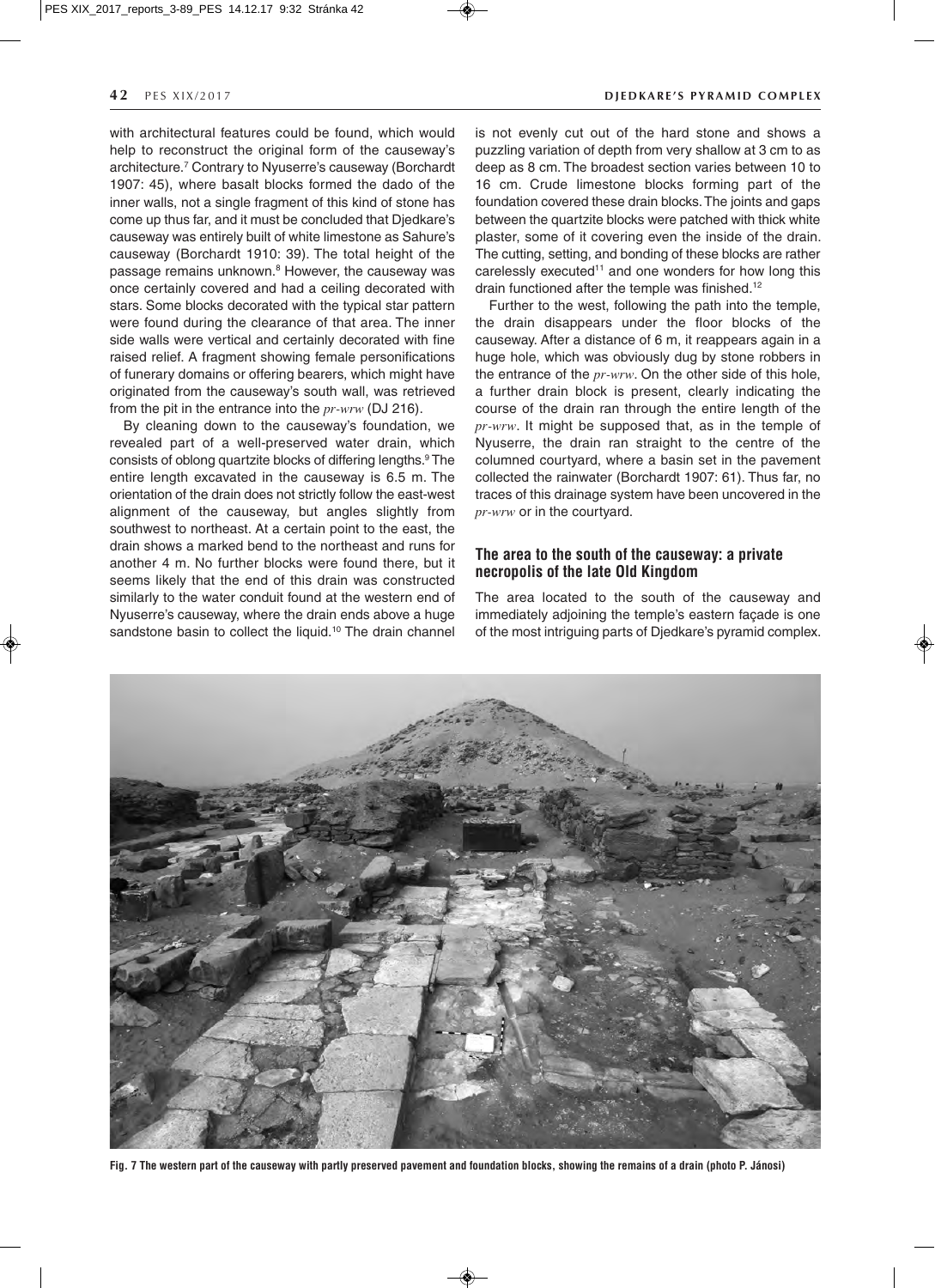

**Fig. 8 The mud brick structures located to the southeast of the funerary temple at the beginning of the work (photo H. Vymazalová)**

The site was explored by Ahmed Fakhry in late 1952 during his excavations in the pyramid complex, but except for a very brief account (Fakhry 1959: 30), the importance of this private necropolis remains enigmatic (*cf.* Porter – Moss – Málek 1979: 672). According to the excavator's report "seventeen tombs which had all been robbed" were discovered and obviously explored.13 These structures, constructed entirely of mud bricks (but see the limestone burial chamber in shaft 5), made them susceptible to damage and destruction, and most of them have been covered again by wind-blown sand (fig. 8). Presently, the layout of these tombs is difficult to understand without further exploration. The goal of the 2016 season was, therefore, to start documenting the northwestern part of the still visible structures, consolidate them and to ascertain their relationship to the temple architecture.

#### **Tomb MS 1**

Several tombs, respectively tomb shafts, could be distinguished on the surface of the site, but the work in 2016 focused on the northwestern part of a mud brick structure (mastaba MS1) comprising several shafts.

This tomb measures  $ca. 5.5 \times 4.0$  m and is adjoined by other structures on its eastern and southern side (fig. 9). The complex consisted of 40–70 cm thick mud brick walls built in a north-south and east-west direction forming six inner compartments. The north wall of the tomb, *i.e.* the north wall of shafts 1, 3 and 5 is almost completely destroyed. It was only possible to ascertain the existence

of this wall in the lowermost courses of the shafts. On the eastern side, a narrow corridor between MS 1 and another tomb to the east (which was not explored in 2016) was uncovered. This corridor continues about 2 m to the south, but was not further explored. The floor of the corridor consisted of a mud layer, still partly preserved, which featured discoloring in various parts, indicating some kind of ancient use. The southern side of the structure is also not entirely explored and the southern side of  $MS$  1 – if there was any – not yet detected. The remains of a mud brick wall running east-west in this part do not belong to the original tomb structure; it seems to be of a much later date (Late Period?), although the mud bricks are the same as used in the construction of MS 1. In later periods, temple squatters reused old building material for their own purposes at the site, a feature that can be observed in various parts of the temple precinct.

The area immediately to the south of shafts 2, 4 and 6 was cleaned as well, which in the upper layers revealed debris probably left by Fakhry's workmen. About 1.3 m deeper and below the debris, a simple burial placed in an east-west direction was found together with a complete pottery jar of a Late Period date. Further south, another structure was located, which was not explored in 2016.

The inner compartments of the tomb included five shafts (1–5) and a small burial place (6). The shafts are arranged in two rows comprising three shafts each. It becomes clear that shaft 5 in the northeastern corner is the main shaft of the tomb building. All shafts were uncovered and emptied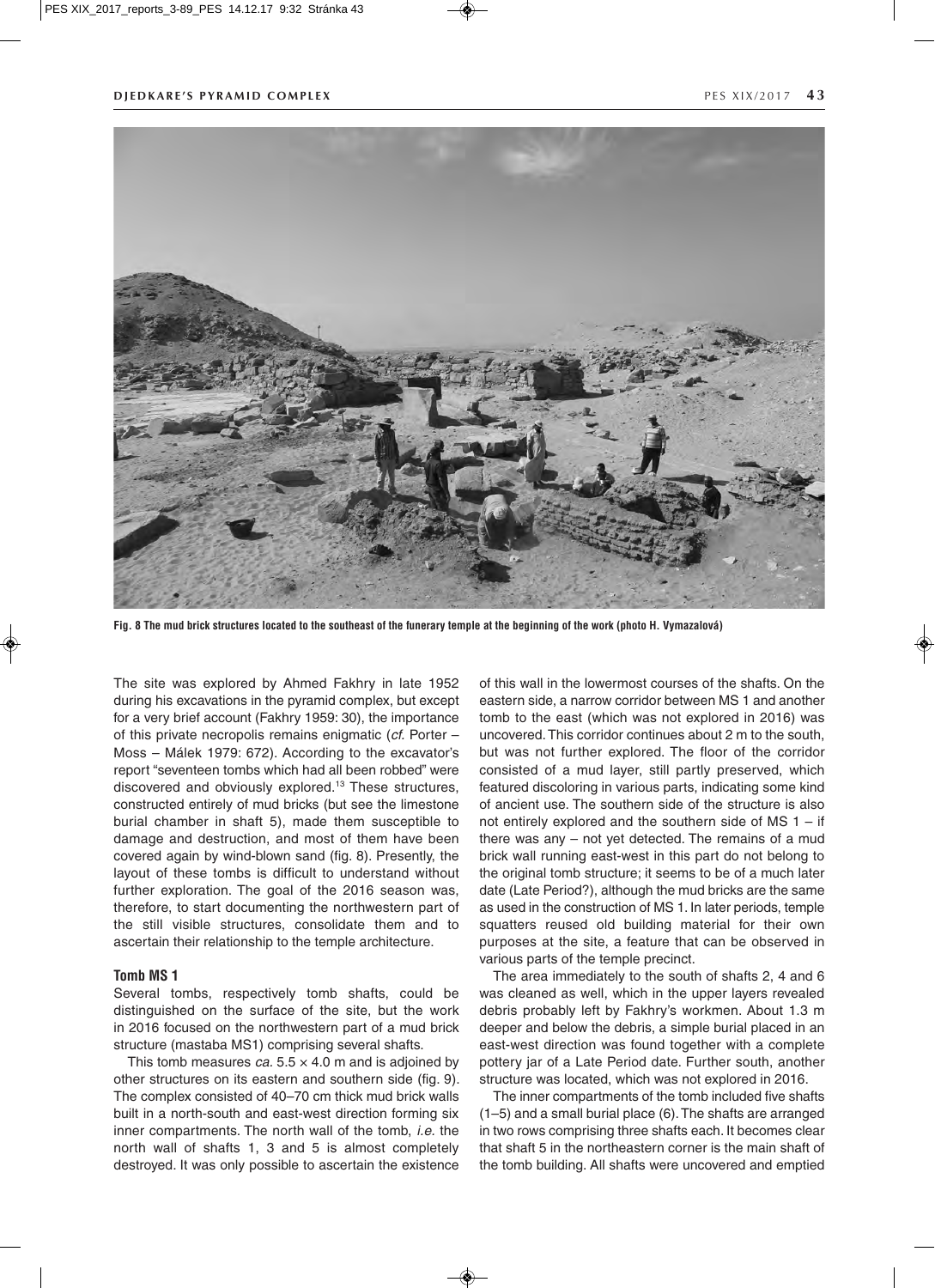by Fakhry's workmen. Fakhry mentioned that all the shafts were robbed (Fakhry 1959: 31). In some of them, various finds (including bones) were redeposited.

### **Shaft 1**

This shaft is located in the northwestern corner of the tomb complex. The shaft is  $1.26 \times 0.82$  m wide at its opening and reached 4.73 m deep (mud brick size:  $33 \times 16 \times 9$  cm). The north wall of this shaft is almost entirely missing due to long exposure to weather and destruction. The other three walls are better preserved. At the bottom of the shaft, rows of well laid mud bricks were found, but these do not cover the entire floor area of the shaft. The fill of the shaft (certainly the backfill from Fakhry's work) consisted of limestone chips of different sizes and brown sand.

The burial chamber was constructed to the south of the shaft, and it reaches under the bottom of shaft 2 to the south. The entrance to the burial chamber was 1.24 m high and was built as a semi-circular arch. The chamber was 2.64  $\times$  $\times$  0.85 m large with a north-south orientation, and it was found empty of any fill. As the walls of the shaft, the walls of the chamber were constructed entirely of mud bricks, as was its vaulted ceiling. At the southern end of the chamber we found scattered human remains, however, not in their original place. In the same area, waste and old plastic bags from the remnants of the old excavation work were also found.

### **44** PFS XIX/2017 **DIFDKARF'S PYRAMID COMPLEX**

# **Shafts 2 and 4**

These two shafts are located in the southern part of the tomb and were apparently built together. Shaft 2 is located to the south of shaft 1; it is  $1.05 \times 0.95$  m wide at its opening and reached 2.80 m deep (mud brick of  $32/33 \times$  $\times$  16  $\times$  8 cm). Shaft 4 is situated to the east of shaft 2; it is  $1.10 \times 1.10$  m wide at its opening and reached 2.80 m deep (the same depth as in shaft 2). The fill of the shafts consisted of brown sand, limestone chips, stones, rubble and very fine dust.

The burial chambers of the shafts were constructed to the south and were both oriented north-south. The entrance to the burial chamber of shaft 2 was 1.08 m high and was built in the form of a semi-circular arch. The chamber of this shaft was  $3.50 \times 0.95$  m. The entrance to the burial chamber of shaft 4 was 1.14 m high and was built in the form of a semi-circular arch. The chamber was  $3.50 \times 0.95$  m. While Fakhry refilled the shafts, both burial chambers were found empty of any fill. The burial chamber of shaft 2 contained a few scattered human remains.

The chambers were constructed entirely of mud bricks and each had a vaulted ceiling. No floor was detected on the bottom of the two shafts, and their chambers and the lowermost course of the mud brick walls was built directly on sand mixed with rubble. Older, disturbed mud brick masonry with limestone pieces can be seen underneath the southern and eastern wall of the chamber in shaft 4.



◈

**Fig. 9 Plan of tomb MS 1. The substructures are indicated in dashed lines (drawing P. Jánosi)**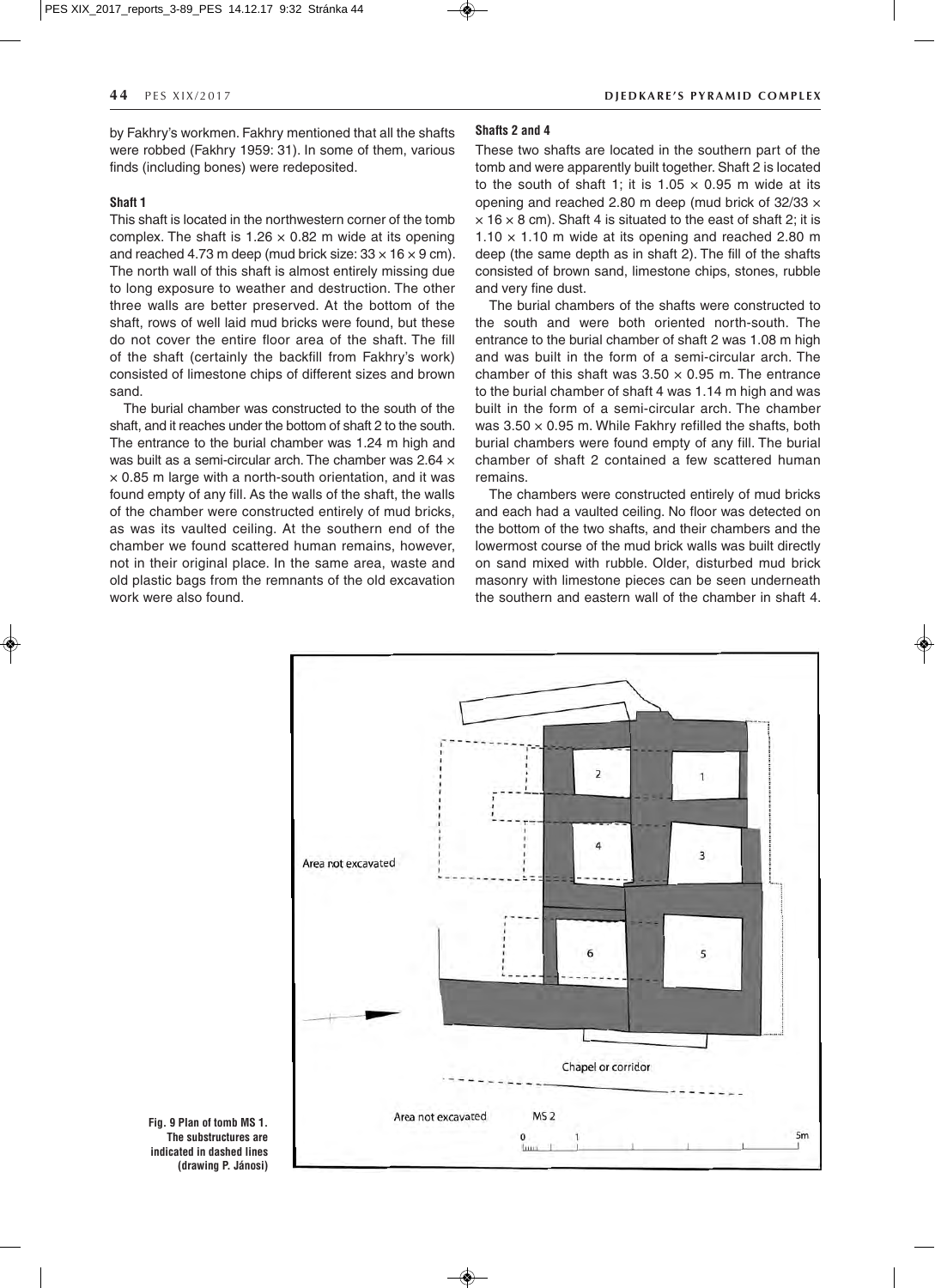

**Fig. 10 The vaulted burial chamber in shaft 4, showing the passage into the chamber of shaft 2 on the right side (photo H. Vymazalová)**

The mud brick masonry of the burial chamber of shaft 1 (namely its outer south wall) was detected underneath the central part of both burial chambers. To the south of it, the two chambers of shafts 2 and 4 were connected through a 1 m wide opening in the dividing wall (fig. 10).

### **Shaft 3**

Shaft 3 is located to the east of shaft 1; it is  $1.30 \times 1.05$  m wide at its opening and reached 4.96 m deep. The north mud brick wall of the shaft is almost entirely destroyed, only 1.70 m remained. No floor was detected on the bottom of the shaft and the fill of the shaft contained limestone chips of different sizes and brown sand.

The burial chamber was constructed to the south of the shaft, and its entrance was built in the form of a semicircular 1.55 m high arch. The chamber has a north-south orientation, and it measures  $2.62 \times 1.05$  m. The walls and the vaulted ceiling of the chamber are constructed entirely of mud bricks. The entrance to the burial chamber was found blocked by a modern wall built by the previous excavator, perhaps to protect the neighboring shaft 5 (see below) as well as an uninscribed offering table with a  $htp$ -sign and two shallow basins on its sides (DJ-F15/2016;  $40 \times 26.5 \times 12$  cm), which was left inside the chamber.

#### **Shaft 5**

This shaft is the most important part of MS 1; it is the largest shaft in the tomb, measuring  $1.46 \times 1.30$  m at its opening and reaching 4.75 m deep. The top of this shaft was partly reconstructed and protected by a modern wooden roof and a wooden door, installed by the previous excavators; these installations were in bad state and no longer played their protective role. Therefore, a new iron roof and an iron door were installed on this shaft.

The shaft was found free of any fill and contained a wooden ladder left by the previous explorers, which is strong enough to be used again. After a simple cleaning of fine dust collected at the bottom of the shaft, the burial

chamber was easily accessible. As expected, this was the decorated burial chamber dated to the Sixth Dynasty (Fakhry 1961: 181; Moursi 1988a).

The burial chamber, constructed of mud bricks, is located to the south of the shaft with a north-south orientation, and it is  $3.0 \times 1.3$  m large and 1.8 m high, with a plastered vaulted ceiling. This chamber contained the proper burial chamber built of limestone, which measured  $2.90 \times 1.02 \times 1.07$  m and was once closed with limestone slabs found at the bottom of the shaft. Its floor is made of limestone blocks and is well preserved (fig. 11). Its flat ceiling made of 12–25 cm thick slabs is painted in red and black to imitate red granite; it is not preserved in the southern part of the chamber, thus revealing the mud brick vault above. The side walls of *ca.* 10 cm thick slabs bear painted decoration in good quality and a good state of preservation (figs. 12–13).

The west wall is the most complete in the chamber but is missing part of its southern end. The scenes on this wall represent various offerings, *e.g.* numerous jars, jewelry, oil vessels, ornaments jars, folded cloth, and mirrors. Beside them, a depiction of the palace façade (false door) follows, further followed by at least three registers of chests (the upper slab is missing in this scene). Above the offerings a single line of inscription runs: htp dj nzwt Inpw hntj zh-ntr jmj wt, nb t3 dsr krs.t(w).f m hrt-ntr jm3hw Ppjj- $m$ h, "A boon which the king gives and Anubis, foremost of the divine booth, who is in the embalming place, lord of the sacred land, that he be buried in the necropolis, the revered one Pepyankh".

Of the southern wall of the chamber, only the bottom section is preserved; the scene depicts heaps of different kinds of grain. Interestingly, a picture of the chamber published by Moursi in 1988 shows that the southern wall was complete at that time (Moursi 1988a: 65–68) and also contained scenes of four granaries.

The east wall of the chamber is missing a large part of its southern end. The wall exhibits paintings in the northern part, with various food offerings, *e.g.* meat, bread, and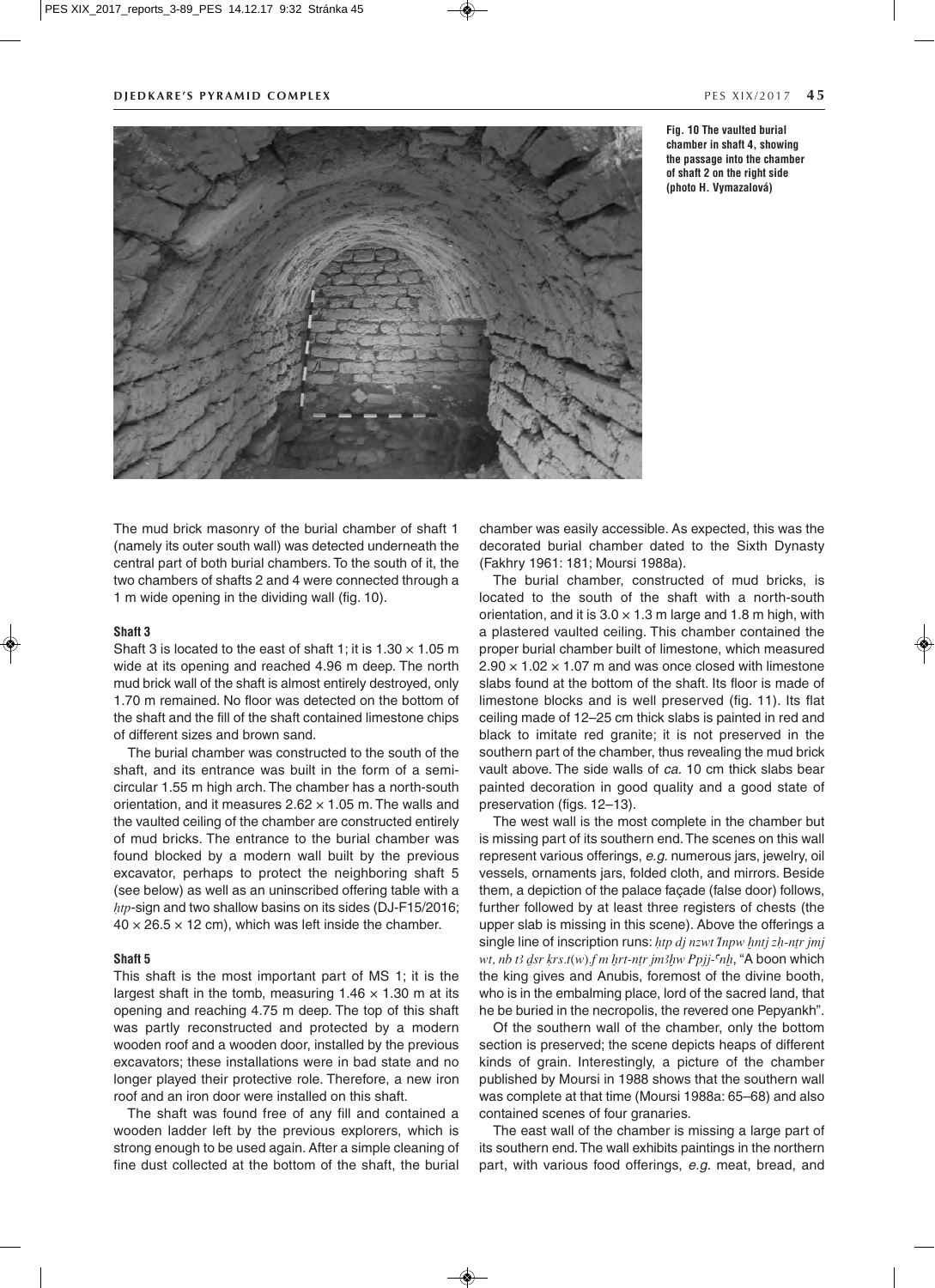#### **46** PES XIX/2017 **DIEDKARE'S PYRAMID COMPLEX**



geese together with different types of jars. Above the offerings, the offering formula is written with the title and another name of Pepyankh, it reads:  $htp$  dj nzwt Wsjr prt $h r w n s m r$ -w'ty šps-nzwt jm3hw Stw, "A boon which the king gives, and Osiris, an invocation offering to the solecompanion, the noble of the king, Setju" (for the name  $S_{\text{fw}}$ : Ranke 1935: 298, no. 17; Ranke 1952: 385; Dobrev 1996: 105–106, figs. 1–5, photos 3, 5). The offerings are followed by a depiction of the palace façade (false door) and further by an offering list, of which only a small part is preserved. Underneath the offering list, there is a small part of a scene of slaughtering animals.



**Fig. 12 The vaulted mud brick chamber in shaft 5 containing the limestone burial chamber of Pepyankh Setju (photo H. Vymazalová)**

 $\bigcirc$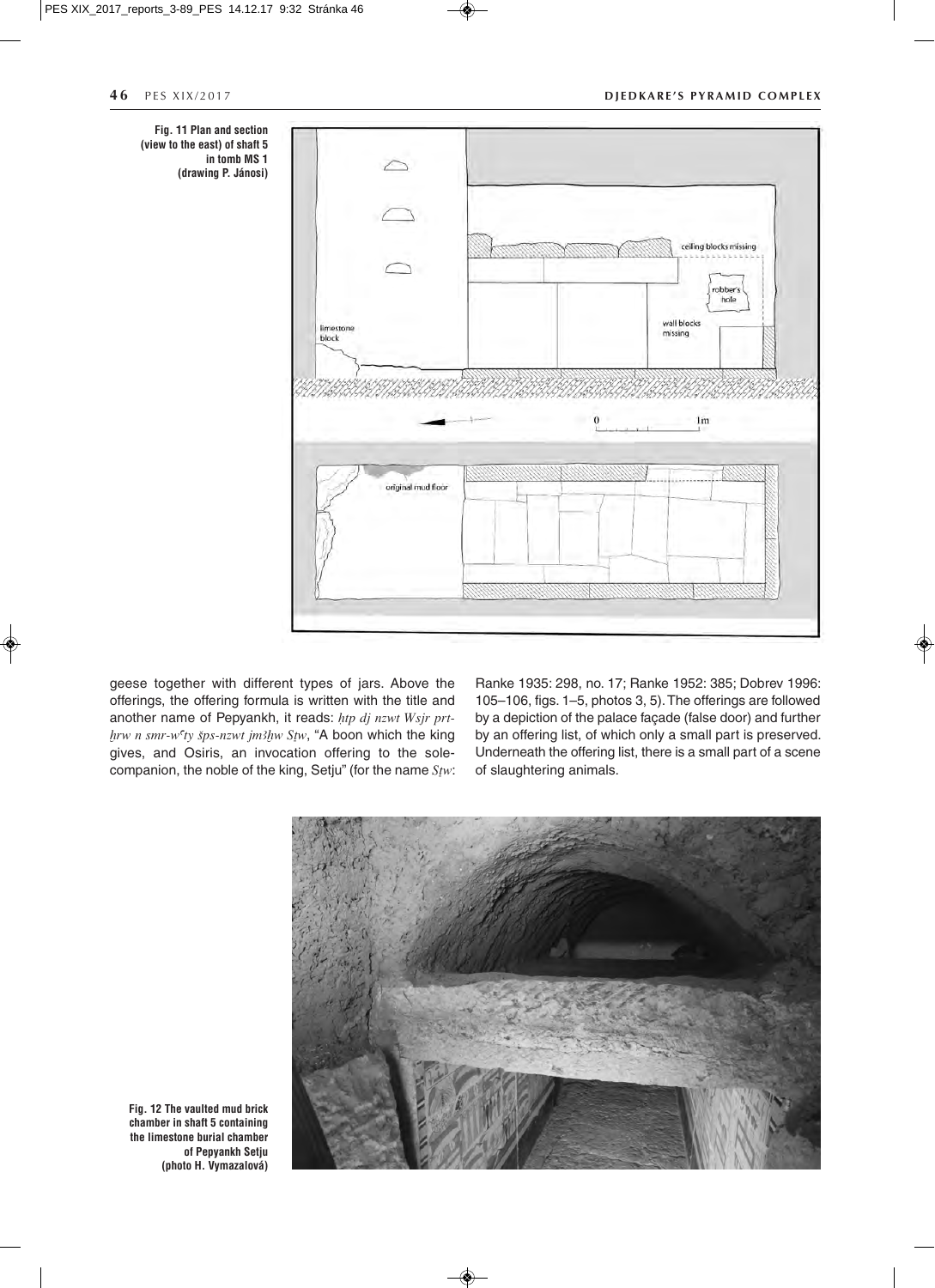

**Fig. 13 The painted burial**

**chamber of Pepyankh Setju (photo H. Vymazalová)**

In the space between the flat ceiling of the limestone burial chamber and the mud brick vaulted ceiling, an offering table of a certain Isesy was found (DJ-F12/2016;  $44 \times 27 \times 16$  cm), apparently left there by the earlier excavator (fig. 14). It shows a  $htp$ -sign and two shallow basins on its sides and the base of the  $htp$ -sign bears a line of hieroglyphic inscription reading:  $htp$  dj nzwt Inpw  $tp$ - $dw$ ,  $f$   $prt$ - $h$ rw nt  $sys$ -nzwt mt-n-z3  $I$ zzjj, "A boon which the king gives like Anubis who is upon his mountain, an invocation offering for the noble of the king and the regulator of a phyle, Isesy". This basin was moved to the Saqqara storeroom of Ministry of Antiquities no. 1.

### **"Shaft" 6**

"Shaft" 6 is rather a mere burial chamber, measuring 1.20 ×  $\times$  1.30 m and reaching only 0.90 m deep. Like the other shafts and chambers, it has no floor but ends on natural gravel. The walls of this shaft were all built of mud bricks, adjoining the south wall of shaft 5 and east wall of shaft 4. From its layout and the structure, it becomes clear that this chamber is a "cheap" addition created as an afterthought to the tomb's structure. The room has a vaulted roof, which was disturbed in its southern part. The ancient looters evidently entered through this opening, and certainly also did the previous excavator. Piled up in the upper layer of



**Fig. 14 The offering table of Isesy found in shaft 5 (photo H. Vymazalová)**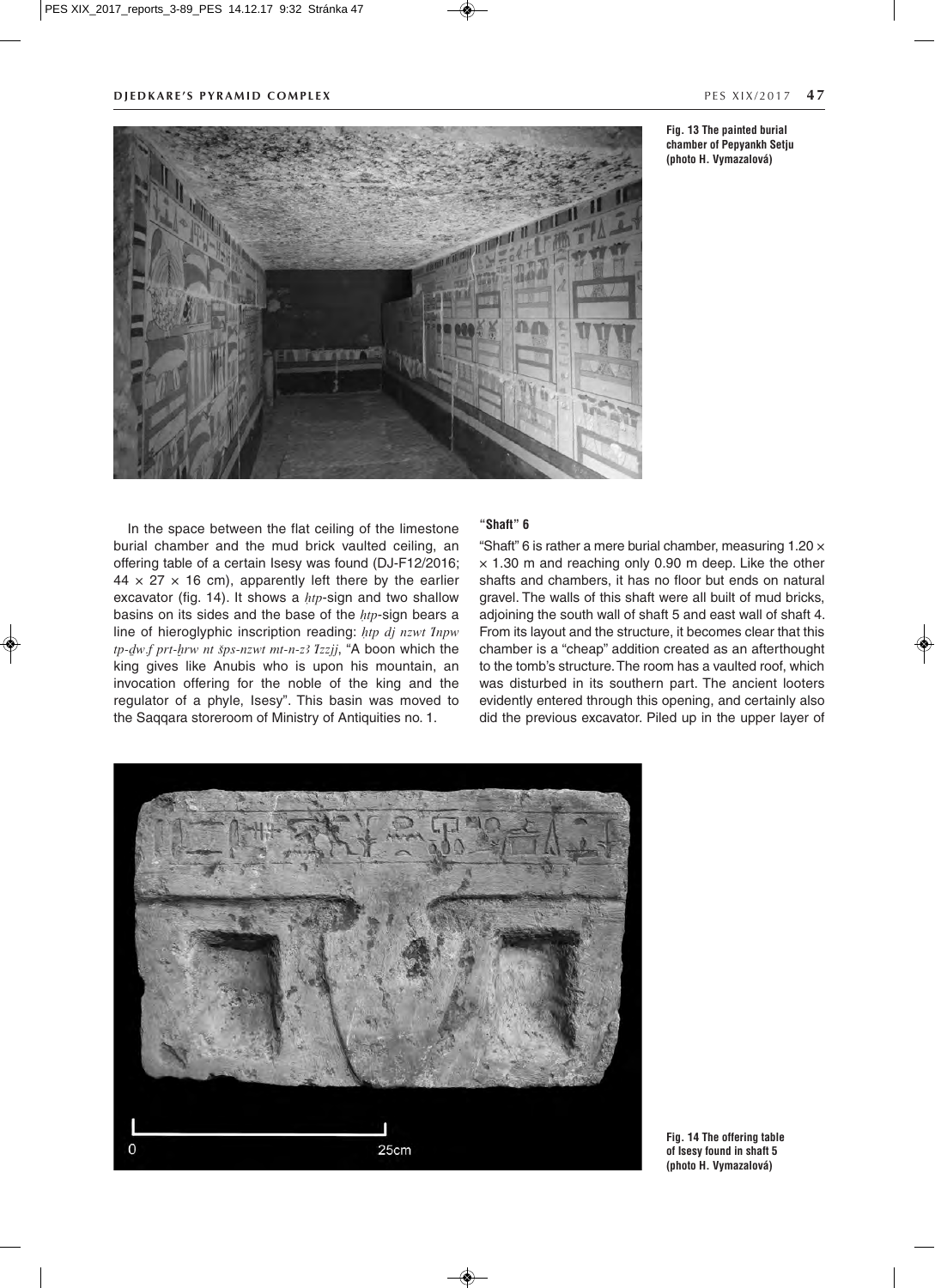

**Fig. 15 The stamp seal found in "shaft" 6 (photo H. Vymazalová)**

its fill, human remains were found in the northeastern corner of the chamber, including four skulls. The assemblage of such a large number of skulls renders it doubtful that four individuals were buried in such a narrow chamber. Thus, the origin of these bones remains obscure. This deposit of bones was probably left by Fakhry's workmen. From the fill, some small faience beads and a small stamp seal (DJ-F10/2016;  $13.5 \times 12.5 \times 8.0$  mm) were retrieved. The stamp-seal has a pyramidal shape (Wiese 1996: 54–55, Typ SF-BB3) and contains a small hole at the top in which the remains of a string were still preserved. The stamp face of the amulet bears an incised decoration of a simple figure of a seated lion facing right, and another simplified crouching enemy (fig. 15) (for comparison, see *e.g.* Wiese 1996: nos. 426, 427). This type of stamp seal can be dated to the Sixth Dynasty or the First Intermediate Period (Wiese 1996: 55, 65, 81–83), and this dating corresponds with the Sixth Dynasty date of the decorated burial chamber in another shaft of tomb MS 1.14

As MS 1 is built surprisingly close to the royal temple, one of the objectives of the 2016 season was to investigate the space between the private tombs and the royal temple. As it turned out, the narrow corridor separating these two structures suffered from heavy damage and looting. Presently, the area is filled with clean yellow sand and huge limestone blocks fallen from the temple and causeway. It is not quite clear how much of this accumulated debris is the result (backfill) of Fakhry's work. As it turned out, no intact layers seem to exist anymore, and by excavating deeper it soon became apparent that eventually more of the temple's still intact parts to the east would inevitably collapse without further measures to consolidate the architecture, especially the foundations. This coincides with the fact that due to this destruction (in ancient times) large parts of the tomb's northern side are missing today. Nevertheless, at the bottom of the northernmost three shafts (1, 3 and 5), it was possible to observe that tomb MS 1 was obviously built right upon the natural floor level of the plateau, consisting of dense sand and huge flint stones that formed a compact and hard layer. At the bottom of shaft 5, rough limestone blocks were visible, which are probably part of the base of the causeway's south embankment.

For the time being, it seems that these mud brick structures were built when restrictions regarding the

#### **48** PES XIX/2017 **DIEDKARE'S PYRAMID COMPLEX**

temple's sanctity no longer existed. How far the tomb builders respected the temple's architecture cannot be stated at the moment. Were these mud brick tombs built directly against the sloping southern face of the causeway's embankment? To answer this question, further clearance along the causeway's south side is needed.

After having explored the extant structures, it became clear that shaft 5 (the burial of Pepyankh Setju, see above) was the main shaft of this complex. Shafts 1 and 3 were built against shaft 5, followed by the construction of the southern two, shafts 2 and 4, which do not reach deep into the ground but "sit" on the substructures of 1 and 3. "Shaft" 6 in the southeastern corner seems to be the youngest; it was a simple addition in order to create more space for burials. These six shafts were constructed within a short period of time or even in one building period as is indicated by the same building material and the bonding method. The original height of the tomb structure (the shafts) is nowhere preserved.

During the clearance and documentation of tomb MS 1, a number of finds were uncovered, which were undoubtedly already found by Fakhry in 1953. These include not only the above-mentioned offering tables but also the many human bones (in shafts 1, 2, 4, 5, 6) and fragments of a large clay coffin (in shafts 2 and 4 and to the south and east of the tomb). We presume that Fakhry left these finds, which in those days were deemed inappropriate to be moved to magazines, in the places where he found them. But concerning the find spots of the many bones, it cannot be ascertained if they really originated from the place we found them (see "shaft" 6). On the other hand, several finds which seem to have come from this particular area were removed by Fakhry, and a few of them were later published, including *e.g.* the false door and offering table of Setju (Moursi 1988b). These objects might have come from one of the tombs explored in 2016 season.

# **Restoration and consolidation works inside the pyramid of Djedkare**

The substructure of Djedkare's pyramid is unique since it features several architectural elements that appeared for the first time in an Old Kingdom pyramid building. These include, *e.g.*, the entrance into the substructure of the pyramid located on the floor of the northern chapel. Its position is shifted out of the pyramid axis to the west. For the first time, the existence of a northern chapel is attested, which became standard from then on (Maragioglio – Rinaldi 1977: 74, tav. 10, fig. 1; Jánosi 1995: 146–147).15 The subterranean rooms show an enlargement to the east of the antechamber, the so-called serdab, which features three small compartments (Megahed 2016: 75).

The substructure of the pyramid was badly damaged by looters and stone robbers over the course of time. This was already clear in 1945 when Abdel Salam Hussein and his team entered the pyramid (Drioton 1947: 520). The burial chamber and the antechamber built of fine white Tura limestone were painstakingly quarried and moved out of the pyramid. Of the side walls, only a few blocks survived in the western part of the burial chamber. Thus, the substructure presents itself as one huge hall allowing a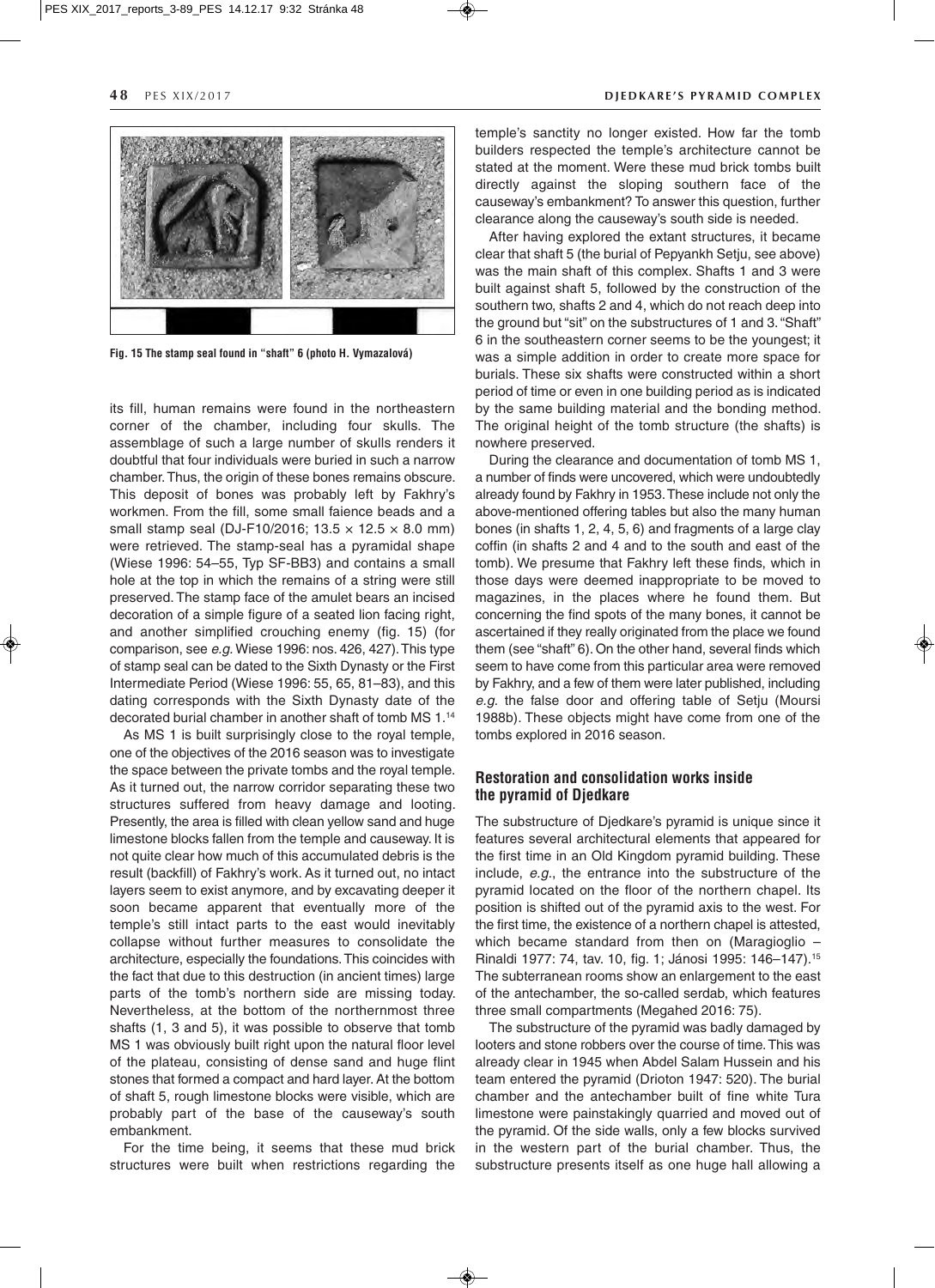

**Fig. 16 The antechamber of Djedkare's pyramid before the 2016 season (photo S. Vannini)**

direct view "behind" into the masonry supporting the roof as well as into the pyramid's core masonry. This consists of irregular blocks and small chips of local limestone piled up in an irregular manner to form the inner structure of the pyramid (Megahed 2016: 74–75). Only the serdab with the three niches/chambers to the east escaped vandalism and presents itself as fairly intact, exhibiting a flat roof. The antechamber and the burial chamber have a vaulted saddle back ceiling made of large limestone blocks measuring over 10 cubits (5.25 m) in length.

Previous expeditions (Egyptian and French) consolidated only parts of the entrance passage of the pyramid (Mathieu 2001: 545–546, no. 22; Mathieu 2002: 527, no. 21). However, the antechamber and the burial chamber have not been consolidated yet (Megahed *et al.* 2016). The wall that originally separated the two chambers is completely missing as well as some of the ceiling blocks and parts of the north, south and west walls (fig. 16). During the past seasons, we monitored the falling of limestone pieces of masonry from the exposed core of the pyramid. Consolidation of the substructure became, therefore, very urgent and a 3D scan of the substructure was carried out in 2015, documenting the state of preservation before the reconstruction (Megahed *et al.* 2016).

During the course of the 2016 season, the reconstruction works in Djedkare's substructure focused on the core



**Fig. 17 The consolidation works of the eastern wall of the antechamber (photo M. Megahed)**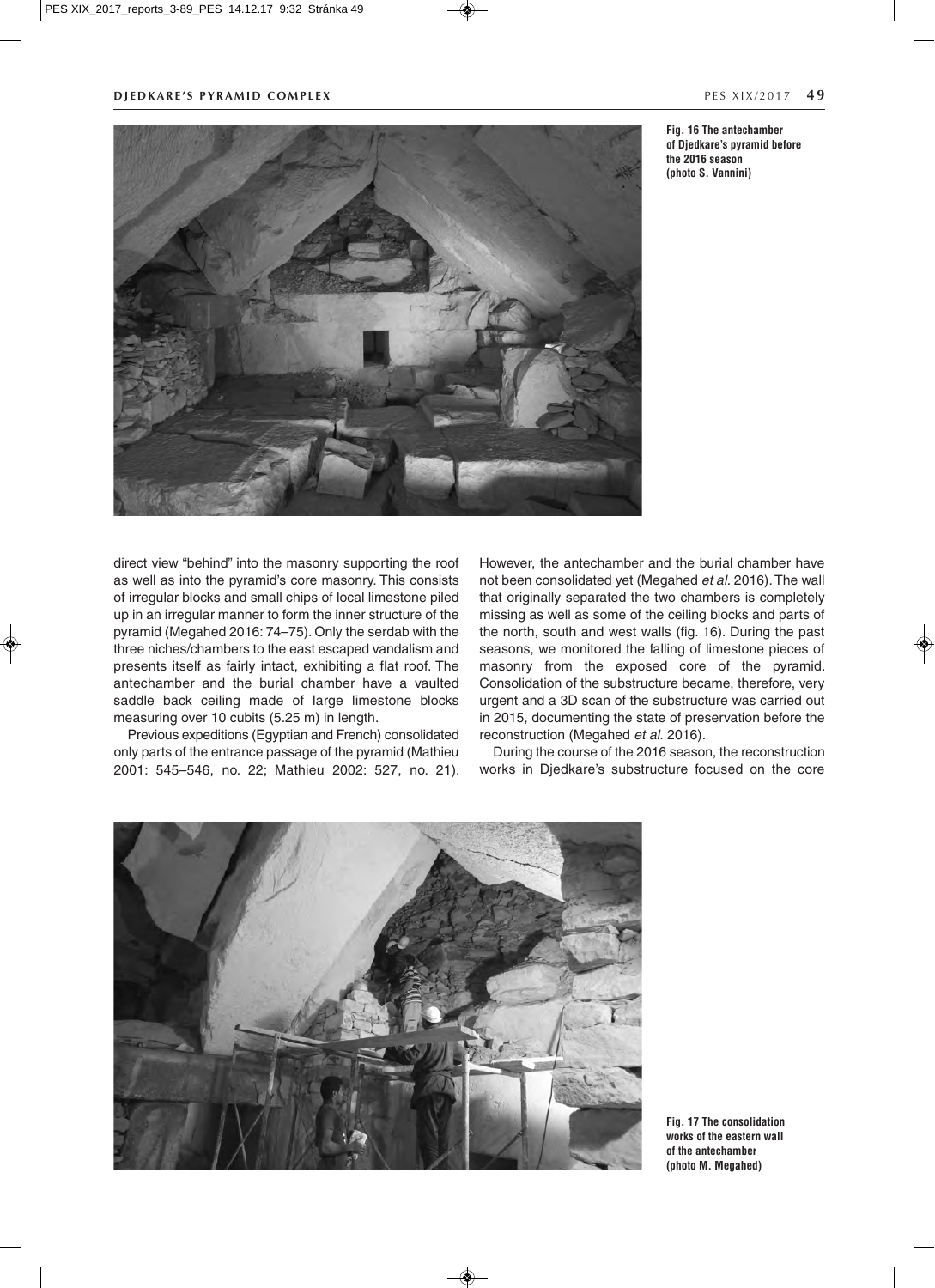**Fig. 18 The consolidated east wall of the antechamber of Djedkare's pyramid (photo H. Vymazalová)**

#### **50** PFS XIX/2017 **DIEDKARE'S PYRAMID COMPLEX**



above the serdab and the east wall of the antechamber where a large part of the pyramid's core was missing (Megahed *et al.* 2016: Abb. 10, 16). Before the work started, the area of the missing floor and the adjoining masonry was carefully examined and the remains of hieratic builders' inscriptions on the foundation blocks, the floor blocks and the blocks of the masonry behind the missing south wall of the antechamber were documented. The missing part of the floor was then filled with clean sand to support the stability of the reconstructed part of the antechamber (fig. 17).

The method suitable for the consolidation of the antechamber was consulted with authorities of the Saqqara Inspectorate of the Ministry of Antiquities and its Conservation Department. The missing part of the pyramid's core was entirely filled with limestone blocks, chips, and mortar, and the outer casing was constructed of smoothed white limestone blocks. The mortar consisted of a mixture of kaolin and lime, which has also been used in the restoration of the Step Pyramid in Saqqara (this method and material is required by the Conservation Department of the Saqqara Inspectorate). The reconstructed part of the east wall of the antechamber is clearly distinguishable from the original part of the wall (fig. 18).

During the work, also eastern sections of the north and south walls of the antechamber near the serdab had to be reconstructed. It is planned in the future to continue the consolidation in the other areas inside the pyramid, where the walls, as well as parts of the pyramid's core, are also missing (Megahed *et al.* 2016: 46, Abb. 11, 14, 16). It is worth mentioning that the missing parts of the walls that reveal the core of the pyramid enable us to peer into the pyramid itself and help us understand the construction methods of the ancient builders. For instance, two layers of the saddle ceiling blocks are clearly visible, exhibiting shallow holes on their sides for their manipulation with the help of wooden beams, while the third layer (see

Maragioglio – Rinaldi 1977: tav. 12 fig. 2) seems not to have been used in Djedkare's pyramid. Even though the reconstruction eliminates this advantage by hiding the exposed parts of the pyramid, it is necessary for the stability of the pyramid, its safety, and preservation.

#### **Notes:**

- As for the numbering of the different parts of the pyramid temple, see Megahed (2016: Pl. 1).
- This part of the temple needs further cleaning and documentation. The more so since in their plans Maragioglio and Rinaldi offer three possible ways of reconstructing the access into T.f from the east wall of the transverse corridor (Maragioglio – Rinaldi 1962: tav. 6; Maragioglio – Rinaldi 1977: tav. 13 and 14).
- For other examples, see, for instance, the pyramid complex of Sahure (Borchardt 1910: 90, M49), the pyramid complex of Neferefre (Verner *et al.* 2006: 187–204, nos. 1, 10, 33), also the mastaba of Ptahshepses (Verner 1992: nos. 29, 34, 58, 115, 119, 122, 129, 139, 181, 238, 298, 300, 379, 390, 408, 416), and other tombs at the royal necropolis of Abusir. For discussion on this geometric mark, see *e.g.* Verner (1992: 164–165).
- Thus far, it cannot be confirmed that the causeway deviated to the south from the axis of the pyramid temple as stated by Maragioglio – Rinaldi (1977: 86): "The direction of the causeway is not exactly east-west but inclined a few degrees to the south". The western end of the causeway investigated thus far does not yield such a deviation but runs straight into the temple.
- <sup>5</sup> See the remarks in Grinsell (1947: 143), furthermore Megahed (2016: 87); Maragioglio – Rinaldi (1977: 86) give a length of 220 m. Thus, it seems that Djedkare's causeway might have been as long as Sahure's causeway, 235 m (Borchardt 1910: 11–12). For the position of the valley temples in the Old Kingdom, see Klemm – Klemm – Murr (1998: 173–189).
- Our measurements do not contradict the reconstruction by Maragioglio – Rinaldi (1977). The only point on which we differ is the exit in the north wall of the causeway as suggested by the Italian scholars (Maragioglio – Rinaldi 1966: tav. 6; Maragioglio – Rinaldi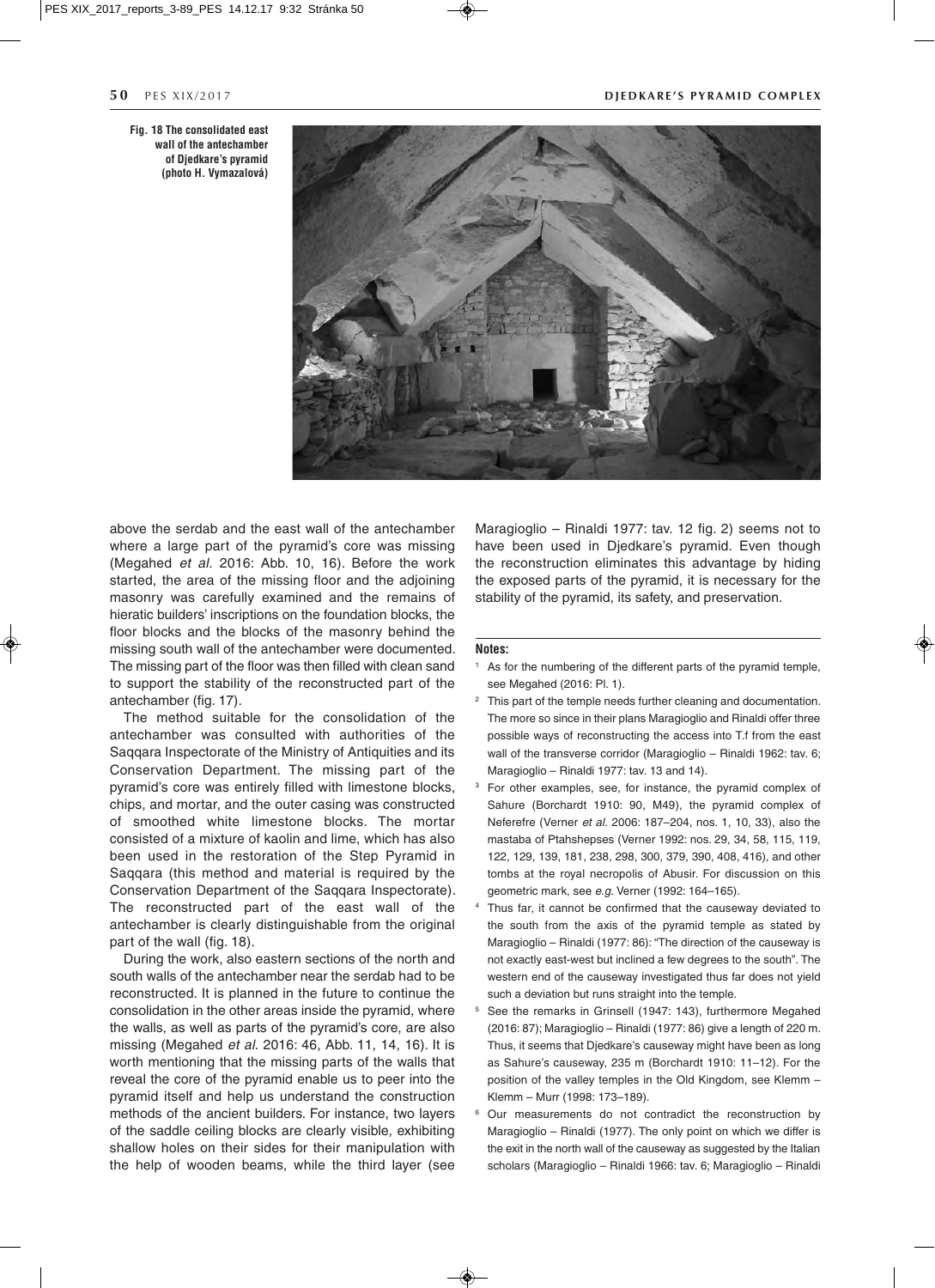### **DIEDKARE'S PYRAMID COMPLEX EXECUTE:** THE SALUATE STATE RESTRIKING THE STATE STATE STATE STATE STATE STATE STATE STATE STATE STATE STATE STATE STATE STATE STATE STATE STATE STATE STATE STATE STATE STATE STATE STATE STATE

1977: tav. 13). This exit was proposed based on the door in the opposite, south wall. No architectural remains confirm this suggestion, and we find it quite unlikely. Further cleaning along the northern façade of the temple and the northern massif should settle this question. It should be noted, however, that an exit at the west end of Unas' causeway is proposed based on the evidence of Djedkare, Pepy II and possibly Pepy I (see Labrousse – Moussa 2002: 11, figs. 6–8).

- <sup>7</sup> Maragioglio Rinaldi (1977: 96, Obs. 18, tav. 14, fig. 5) suggested that the causeway had a form similar to Unas' causeway, showing no cornice at the top. Nothing is known about the slope of the outside walls.
- <sup>8</sup> Borchardt assumes an inner height of 10 cubits for Nyuserre's causeway (Borchardt 1907: Bl. 6 and 7). Unas' causeway has a height of 3.93 m (= 7.5 cubits) (Labrousse – Moussa 2002: 8, fig. 5). Whether the top of the causeway was adorned with a cavetto cornice (as reconstructed for Nyuserre) is not known, but feasible (see also footnote 7 above).
- <sup>9</sup> Neither Fakhry nor the Italian architects mention drains in their reports, and it seems that this feature was not uncovered by the excavators Hussein, Varille or Fakhry.
- <sup>10</sup> The only difference is, however, that the drain blocks and their covering slabs in Nyuserre's temple were made of red sandstone, see Borchardt (1907: 45, 62–63, Abb. 28, Bl. 6), foldout map at the end of the book; Maragioglio – Rinaldi (1977: 34).
- <sup>11</sup> Compare the solid and exact construction in Sahure's temple, where in the drain blocks a pipeline made of copper was carefully set (Borchardt 1910: 76–83).
- <sup>12</sup> For further thoughts on the effectiveness of the drains, see Borchardt (1907: 62) and Borchardt (1910: 83). The fact that Sahure's system was not repeated in other temples seems to show that the Egyptians quickly realized that the effectiveness of such a complex drainage system was limited.
- <sup>13</sup> Due to the lack of any detailed information or documentation from Fakhry's excavations regarding this part of the site, we were not able to identify his system of numbering the mastabas and shafts (Fakhry 1959: 30) (for the identification of shaft 5, see pp. 43–44, fig. 9 above); therefore, we gave them new numbers starting from west to east (the west represents the closest shafts to the funerary temple). It is clear, however, that this necropolis forms an important addition to the private tombs surrounding Pepy II's complex further south, see Jéquier (1929).
- <sup>14</sup> It is worth mentioning that an example of a pyramid-shaped stampseal with a Bes-figure was uncovered in 2010 in Abusir (Dulíková – Odler – Březinová – Havelková 2015).
- <sup>15</sup> We suppose that the so-called "pyramid of the Queen" also featured a northern chapel at the entrance. This part was, however, never properly excavated and awaits further exploration.

#### **Bibliography:**

Borchardt, Ludwig

- 1907 *Das Grabdenkmal des Königs Ne-user-rec* , Leipzig: Hinrichs'sche Buchhandlung [Ausgrabungen der Deutschen Orient-Gesellschaft in Abusir 1902–1904. Bd. 1].
- 1910 *Das Grabdenkmal des Königs Ś<sup>cz</sup>hu-re*<sup>c</sup>. Bd. I: Der Bau, Leipzig: Hinrichs'sche Buchhandlung [Ausgrabungen der Deutschen Orient- -Gesellschaft in Abusir 1902–1908. Bd. 6].

Dobrev, Vassil

1996 "Les marques sur pierres de construction de la nécropole de Pépi I<sup>er</sup>. Étude prosopographique", Bulletin de l'Institut français d'archéologie orientale 96, pp. 103–142.

Drioton, Étienne

- 1947 "Les travaux archéologiques du Service des antiquités de l'Égypte en 1946–47", Comptes rendus de l'Académie des inscriptions et belles-lettres 91, pp. 519–527.
- Dulíková, Veronika Odler, Martin Březinová, Helena Havelková, Petra
- 2015 "A burial with a stamp seal depicting a Bes-like figure from Abusir", Prague Egyptological Studies XV, pp. 69–75.

Fakhry, Ahmed

1959 *The Monuments of Sneferu at Dahshur I. The Bent Pyramid*, Cairo: General Organization for Government Printing Offices.

1961 *The Pyramids*, Chicago: University of Chicago Press.

Gardiner, Alan

1957 *Egyptian Grammar: Being an Introduction to the Study of Hieroglyphs*, London: Oxford University Press.

Goedicke, Hans

1988 *Old Hieratic Palaeography*, Baltimore: Halgo.

Grinsell, Leslie

1947 *Egyptian Pyramids*, Gloucester: Bellows.

Jánosi, Peter

1995 "Bemerkungen zu den Nordkapellen des Alten Reiches", Studien zur Altägyptischen Kultur 22, pp. 145–168.

Jéquier, Gustave

- 1929 *Tombeaux de particuliers contemporains de Pepi II*, Le Caire: Institut français d'archéologie orientale.
- Klemm, Rosemarie Klemm, Dietrich Murr, Andreas
- 1998 "Zur Lage und Funktion von Hafenanlagen an den Pyramiden des Alten Reiches", Studien zur Altägyptischen Kultur 26, pp. 173–189.

Labrousse, Audran – Moussa, Ahmed M.

2002 *La chaussée du complexe funéraire du roi Ounas*, Le Caire: Institut français d'archéologie orientale [Bibliothèque d'étude 134].

Maragioglio, Vito Giuseppe – Rinaldi, Celeste Ambriogio

- 1962 *Notizie sulle piramidi di Zedefra, Zedkara Isesi, Teti*, Torino: T. Artale.
- 1977 *L'architettura delle piramidi menfite VIII*, Torino: T. Artale. Mathieu, Bernard
- 2001 "Travaux de l'Institut français d'archéologie orientale en 2000–2001", Bulletin de l'Institut français d'archéologie orientale 101, pp. 449–610.
- 2002 "Travaux de l'Institut français d'archéologie orientale en 2001–2002", Bulletin de l'Institut français d'archéologie orientale 102, pp. 437–614.

Megahed, Mohamed

- 2011a "Neue Forschungen im Grabbezirk des Djedkare-Isesi", Sokar 22, pp. 25–35.
- 2011b "The Pyramid Complex of 'Djedkare's Queen' in South Saqqara Preliminary Report 2010", in: Bárta, Miroslav – Coppens, Filip – Krejčí, Jaromír (eds.). *Abusir and Saqqara in the Year 2010/2*, Prague: Czech Institute of Egyptology, Faculty of Arts, Charles University in Prague, pp. 616–634.
- 2014 "Die Wiederentdeckung des Pyramidenbezirks des Djedkare-Isesi in Sakkara-Süd", Sokar 28, pp. 6–19.
- 2016 *The Pyramid Complex of Djedkare-Isesi at South Saqqara and its Decorative Program*, Prague: Charles University in Prague (unpublished Ph.D. thesis).

Megahed, Mohamed – Jánosi, Peter

◈

2017 "The Pyramid Complex of Djedkare at Saqqara-South, Recent Results and Future Prospects", in: Bárta, Miroslav – Coppens, Filip – Krejčí, Jaromír (eds.). *Abusir and Saqqara in the Year 2015*, Prague: Czech Institute of Egyptology, Faculty of Arts, Charles University, pp. 237–255.